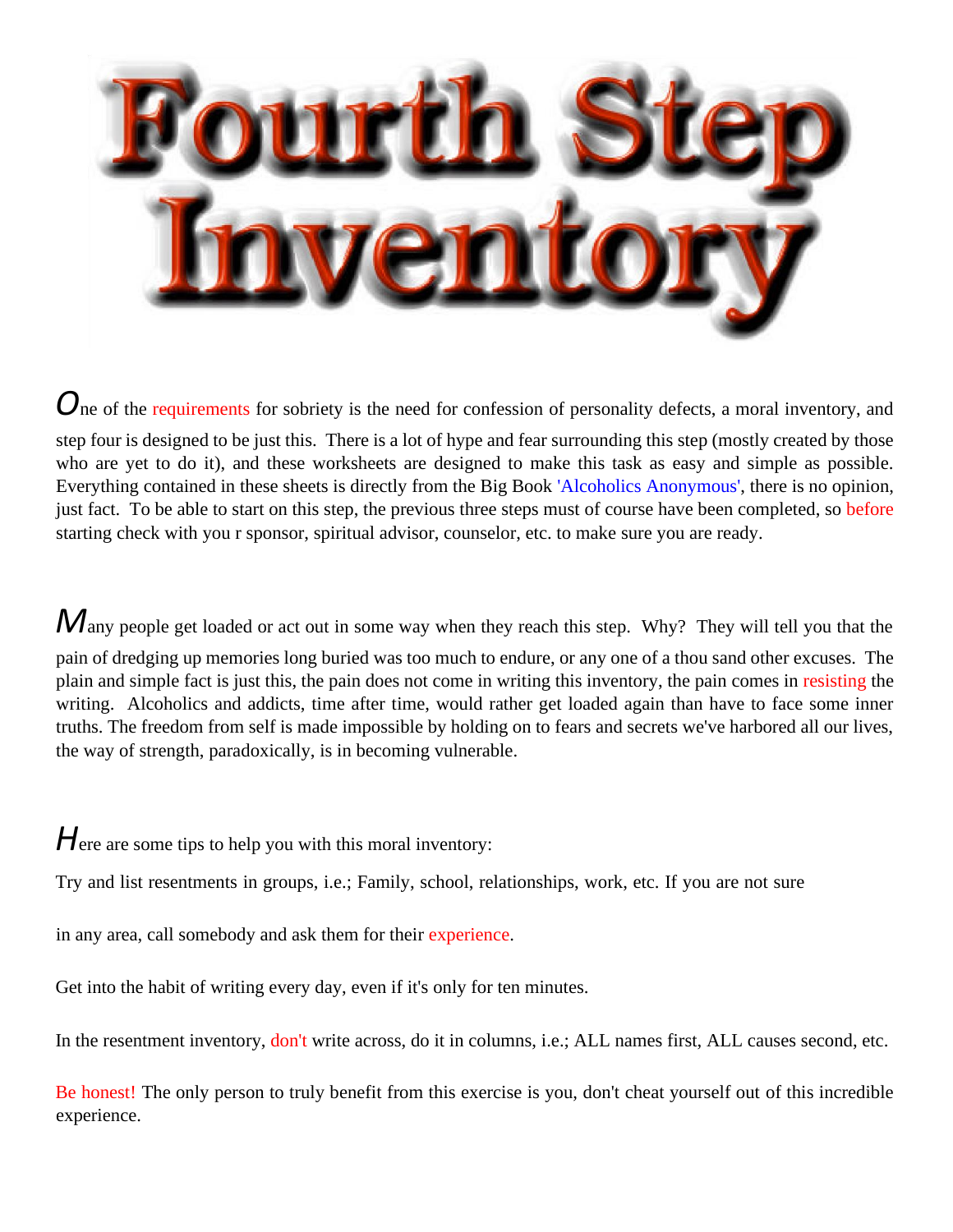### *RESENTMENT INVENTORY PROMPT SHEET*

*Here is a list of people, institutions and principles that may be helpful in your resentment inventory. Feel free to add to the lists if you need to. PEOPLE INSTITUTIONS PRINCIPLES*

Father (Step) Mother (Step) Sisters (Step) Brothers (Step) Aunts Uncles Cousins Clergy Police Lawyers Judges Doctors Employer's Employee's Co-Workers In-Laws Husbands Wives **Creditors** Childhood Friends School Friends **Teachers** Life Long Friends Best Friends Acquaintances Girl Friends Boy Friends Parole Officers Probation Officers A.A. Friends C.A. Friends N.A. Friends U.S. Service Friends Marriage Bible Church Religion Races Law Authority Government Edu cation System Correctional System Mental Health System Philosophy Nationality God-Deity **Retribution** Ten Commandments Jesus Christ Satan Death Life After Death Heaven Hell Sin Adultery Golden Rule Original Sin Seven Deadly Sins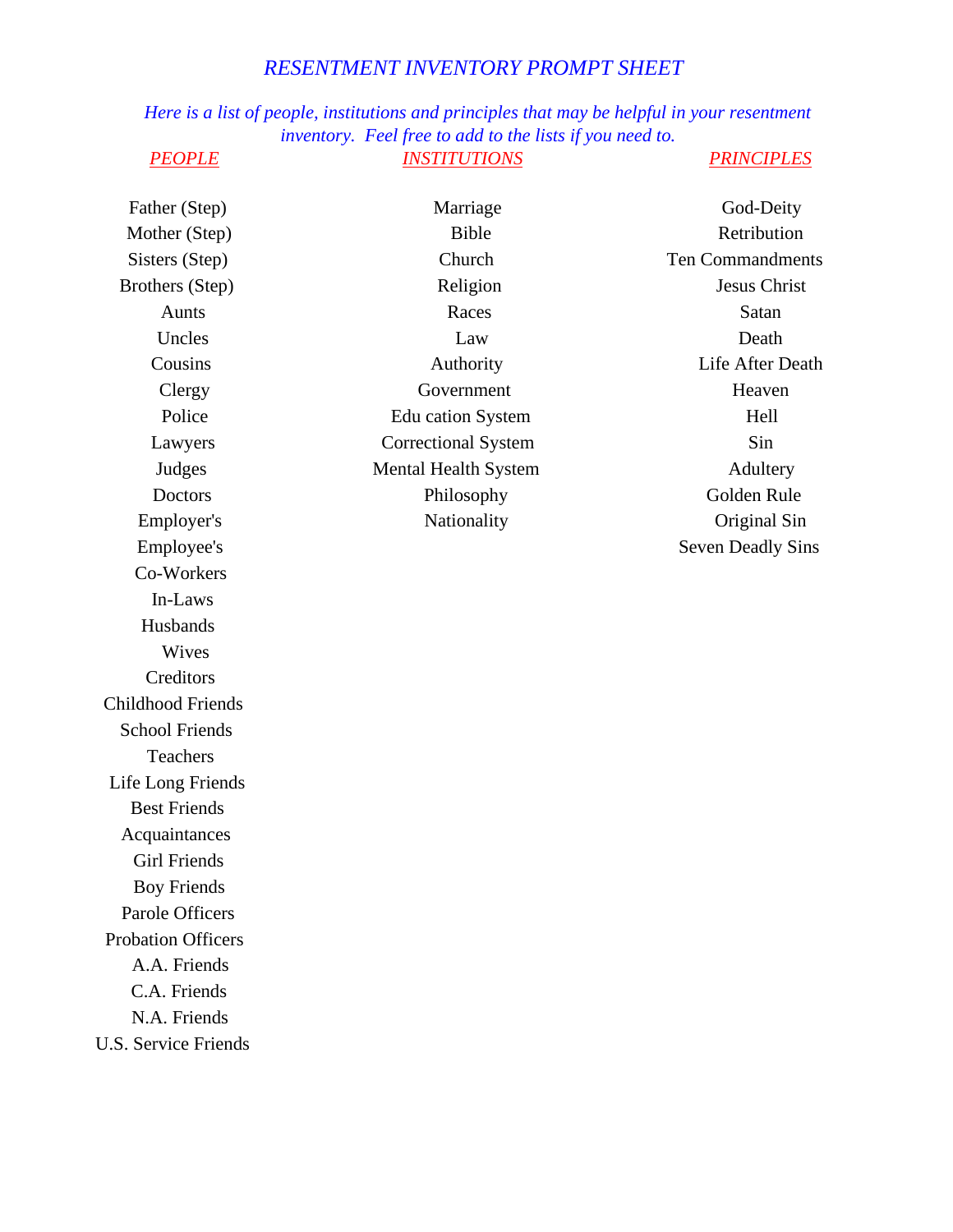### *FEAR INVENTORY PROMPT SHEET*

### *Here is a list of fears that may be helpful in your fear inventory. Feel free to add to the lists if you need to.*

Fear of God Fear of Dying Fear of Insanity Fear of Insecurity Fear of Rejection Fear of Loneliness Fear of Disease's Fear of Alcohol Fear of Drugs Fear of Relapse Fear of Sex Fear of Sin Fear of Self-Expression Fear of Authority Fear of Heights Fear of Unemployment Fear of Employment Fear of Parents Fear of Losing A Wife Fear of Losing A Husband Fear of Losing A Child Fear of Animals Fear of Insects Fear of Police Fear of Jail Fear of Doctor's Fear of Stealing Fear of Creditors Fear of Being Found Out Fear of Homosexuals & Lesbians Fear of Failure Fear of Success

Fear of Responsibility Fear of Physical Pain Fear of Fear Fear of Drowning Fear of Men Fear of Women Fear of Being Alone Fear of People Fear of Crying Fear of Poverty Fear of Races Fear of The Unknown Fear of Abandonment Fear of Intimacy Fear of Disapproval Fear of Rejection Fear of Confrontation Fear of Sobriety Fear of Hospitals Fear of Responsibility Fear of Feelings Fear of Getting Old Fear of Hurting Others Fear of Violence Fear of Writing Inventory Fear of Being Alive Fear of Government Fear of Gangs Fear of Gossip Fear of Wealthy People Fear of Guns Fear of Change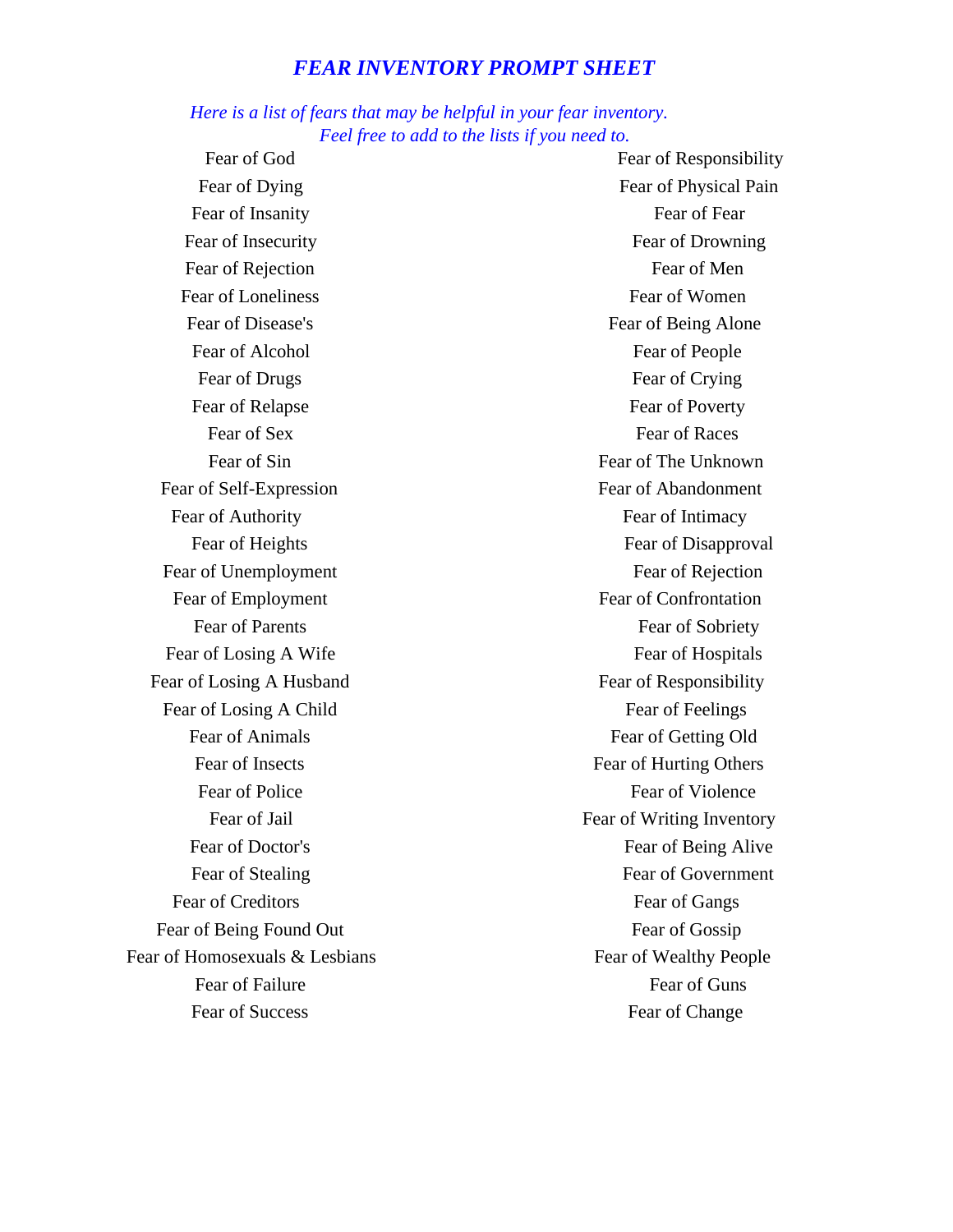### **FOURTH STEP INVENTORY**

### **RESENTMENTS, FEARS & SEXUAL CONDUCT/HARM DONE TO OTHERS**

### *RESENTMENTS*

*Please read from the bottom of page 63 through page 65 before beginning.*

### *Column 1: Resentments*

List all people, places, things, institutions, ideas or principles with whom you are angry, resent, feel hurt or threatened by.

*Column 2: The Cause* What happened? Be specific as to why you were angry. *Column 3: Affects My......* How did it make me feel? Specifically, how did it affect the seven parts of self? *Column 4: Where Was I To Blame Read through the second paragraph on page 67 before answering this.* What's the truth here? Where was my responsibility in this relationship? What might I have done instead? Where was I at fault?

### *FEARS*

*Read the Big Book, page 67, last paragraph through first paragraph on page 68.*

List your fears. Then write about why you have each fear. Has self-reliance failed you?

### *SEXUAL CONDUCT/HARM DONE TO OTHERS*

*Read carefully Big Book pages 68-70.*

Again, make a list for yourself. What happened in each instance? How did it make you feel?

*The Seven Parts of Self Defined*

*Self Esteem* - How I think of myself

*Pride* - How I think others view me

**Pocketbook** - Basic desire for money, property, possessions, etc.

*Personal Relations* - Our relations with other people

*Ambition* - Our goals, plans and designs for the future

*Emotional Security* - General sense of personal well being

*Sex Relations* - Basic drive for sexual intimacy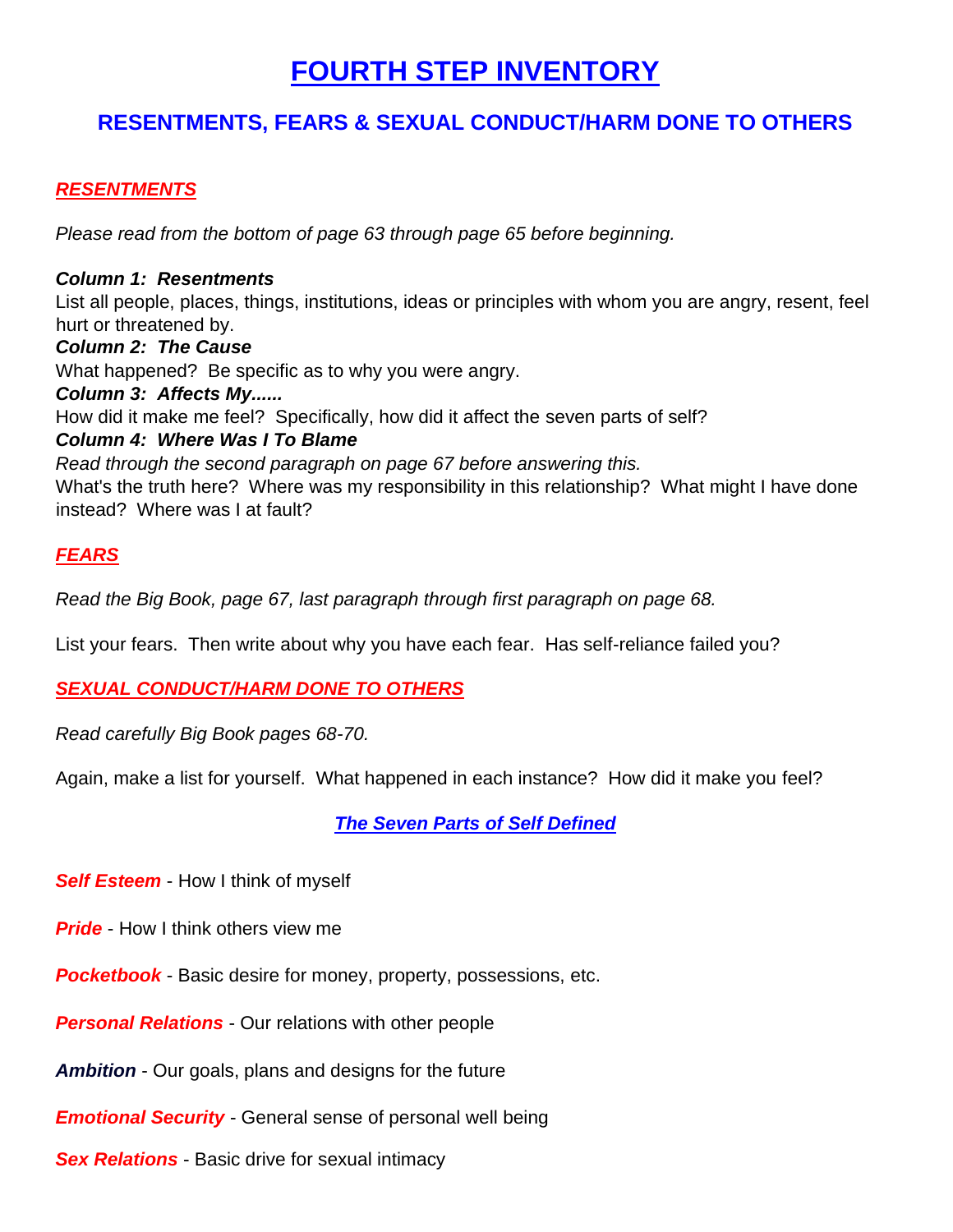## "We went back through<br>our lives. Nothing<br>counted but thorough-<br>ness and honesty" The names of people,<br>institutions or principles<br>with whom I am angry. I'm Resentful At (VMy I Am Angry) The Cause Self Esteem What Part Os Self Was<br>Hurt Or Threatened? Pride **Emotional Security** Pocketbook Ambitions **Personal Relations Sex Relations Dishonest** Selfish Self-Seeking Frightened Inconsiderate Where Was I To Blame? The Nature Of Our Wrong Cheated on Spouse Be specific, e.g.; Lied to Mom

# FOURTH STEP INVENTORY: RESENTMENTS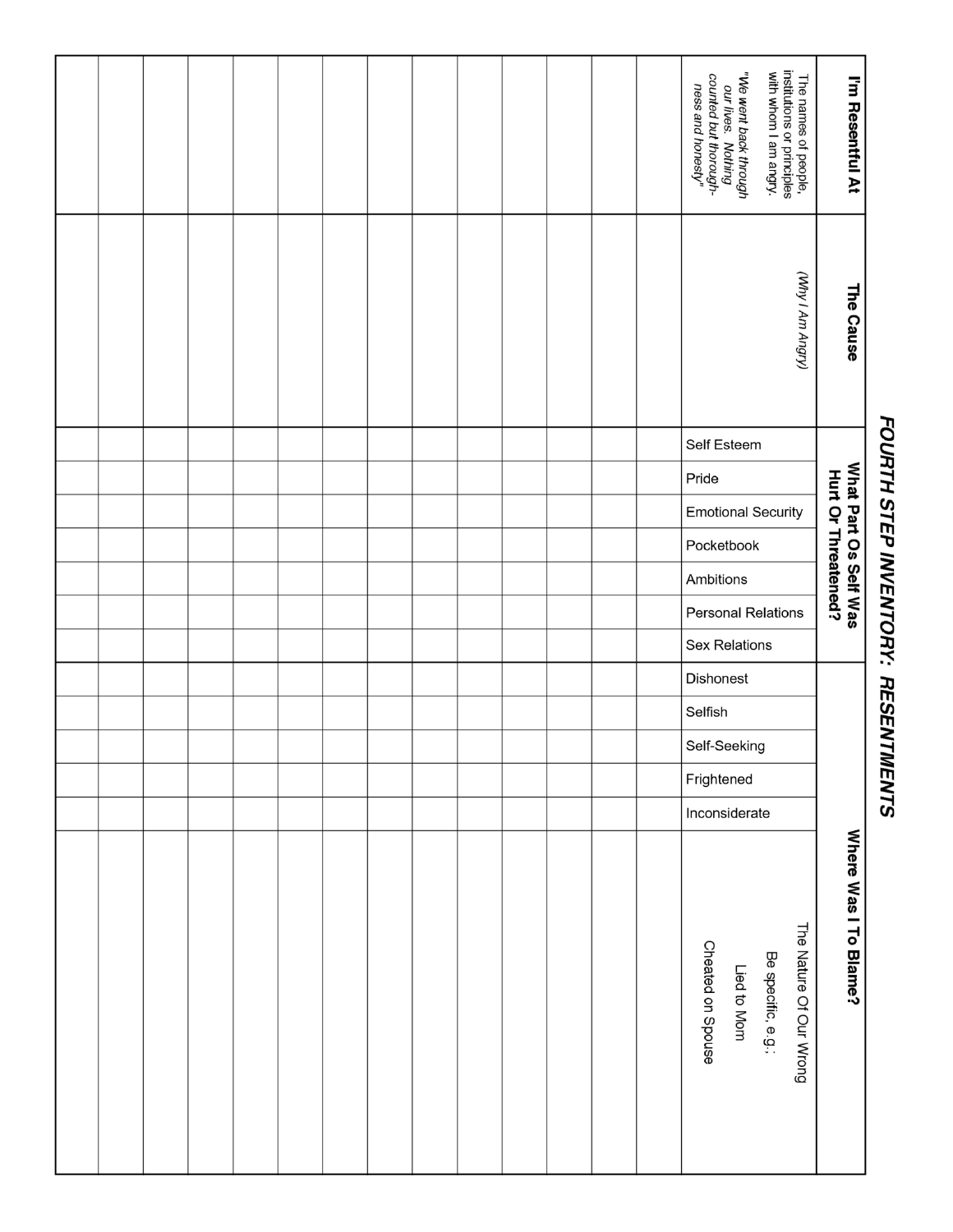# Whom Did I Hurt? We List Each Thing<br>We Did To Them Did I Unjustifiably | Where Was I At Fault Jealousy **Arouse** Suspicion **Bitterness** Selfishness Dishonesty Inconsiderate Was this relationship selfish? "We earnestly pray for the right ideal for guidance in each<br>questionable situation, for sanity, and for strength to do the<br>right thing." "We asked God in meditation......what we should do for each<br>specific matter." "We asked God to mold our ideals and to help us live up to<br>them." What Should I Have Done Instead?

# FOURTH STEP INVENTORY: SEX CONDUCT & HARM DONE TO OTHERS